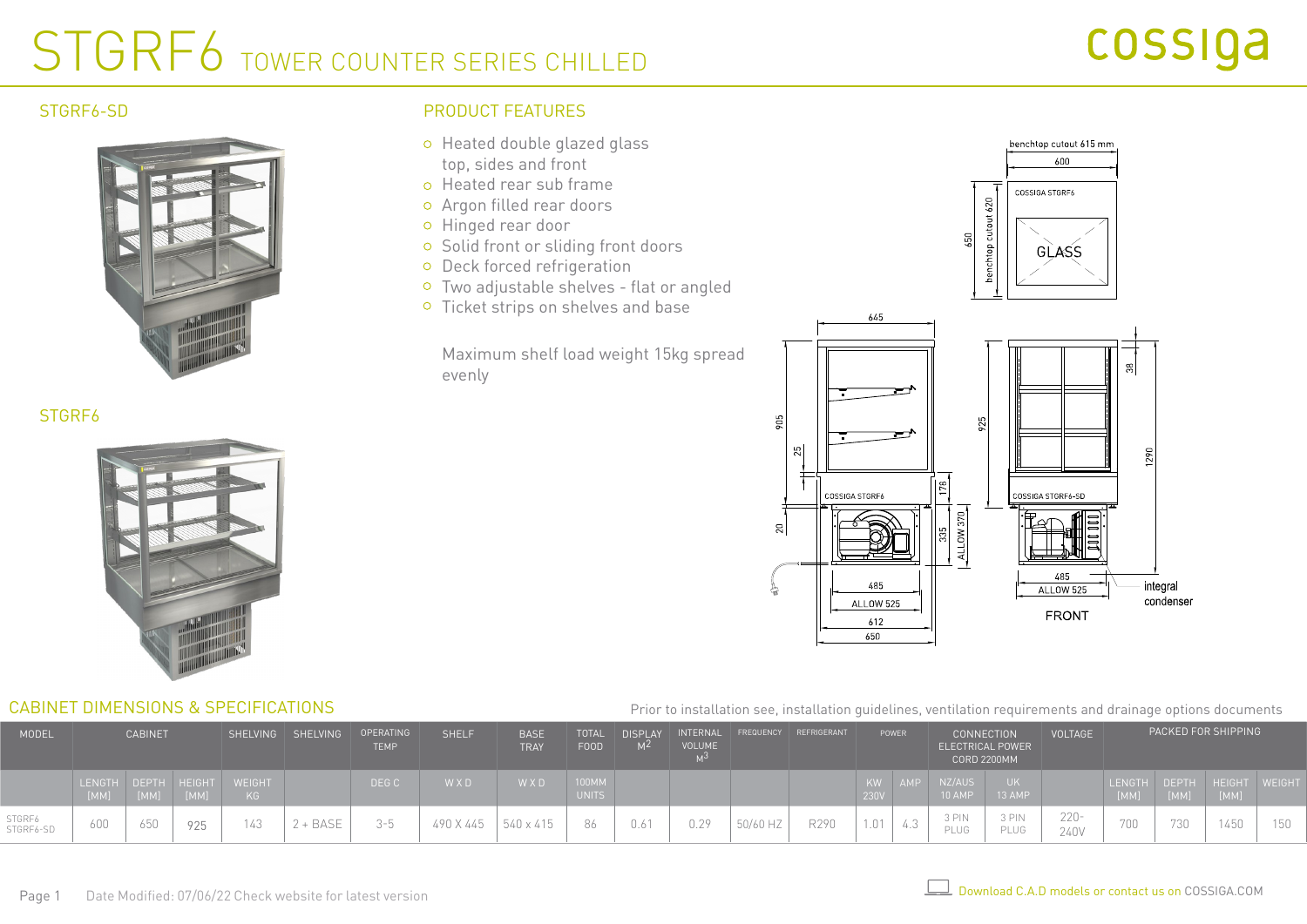# STGRF9 TOWER COUNTER SERIES CHILLED

### STGRF9-SD



## PRODUCT FEATURES

- o Heated double glazed glass top, sides and front
- o Heated rear sub frame
- Argon filled rear doors
- o Sliding rear doors
- o Solid front or sliding front doors
- o Deck forced refrigeration
- Two adjustable shelves flat or angled
- <sup>o</sup> Ticket strips on shelves and base

Maximum shelf load weight 15kg spread evenly





### STGRF9



### CABINET DIMENSIONS & SPECIFICATIONS

#### Prior to installation see, installation guidelines, ventilation requirements and drainage options documents

| <b>MODEL</b>        | <b>CABINET</b>      |      |      |              | SHELVING<br><b>SHELVING</b> | OPERATING<br><b>TEMP</b> | <b>SHELF</b> | <b>BASE</b><br><b>TRAY</b> | <b>TOTAL</b><br><b>FOOD</b> | <b>DISPLAY</b><br>MZ. | INTERNAL<br><b>VOLUME</b> |          | FREQUENCY REFRIGERANT | POWER             |            | <b>CONNECTION</b><br>ELECTRICAL POWER<br><b>CORD 2200MM</b> |               | <b>VOLTAGE</b>  | PACKED FOR SHIPPING |      |                                   |     |
|---------------------|---------------------|------|------|--------------|-----------------------------|--------------------------|--------------|----------------------------|-----------------------------|-----------------------|---------------------------|----------|-----------------------|-------------------|------------|-------------------------------------------------------------|---------------|-----------------|---------------------|------|-----------------------------------|-----|
|                     | LENGTH DEPTH HEIGHT | [MM] | [MM] | WEIGHT<br>KG |                             | DEG C                    | WXD          | WXD                        | 100MM<br><b>UNITS</b>       |                       |                           |          |                       | <b>KW</b><br>230V | <b>AMP</b> | NZ/AUS<br>10 AMP                                            | 13 AMP        |                 | [MM]                | [MM] | LENGTH DEPTH HEIGHT WEIGH<br>[MM] |     |
| STGRF9<br>STGRF9-SD | 900                 | 650  | 925  | 178          | + BASE                      | $3 - 5$                  | 790 X 445    | 840 x 415                  | 136                         |                       | 0.45                      | 50/60 HZ | R290                  | 1.06              |            | 3 PIN<br>PLUG                                               | 3 PIN<br>PLUG | $220 -$<br>240V | 1000                | 730  | 1450                              | 185 |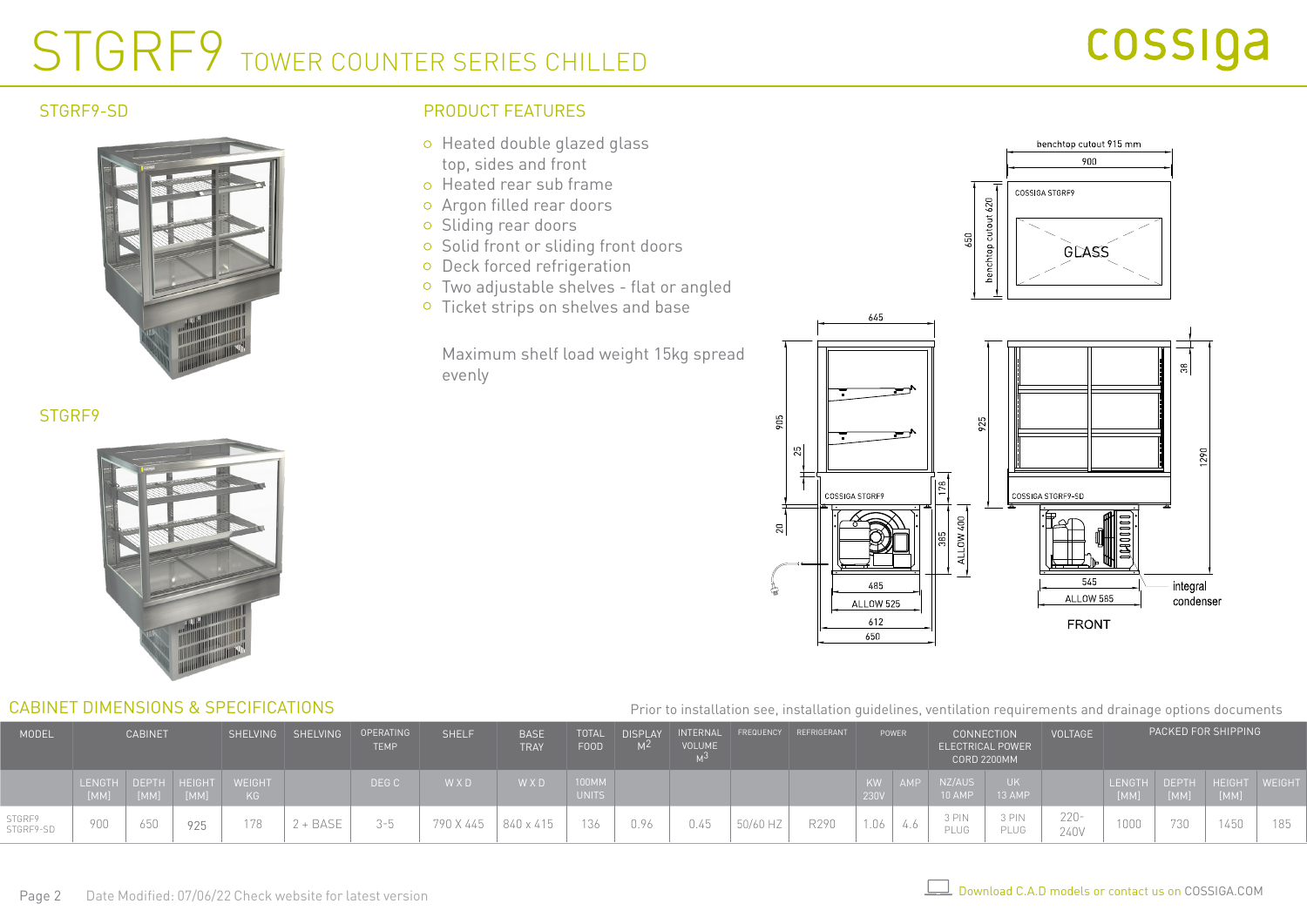# STGRF12 TOWER COUNTER SERIES CHILLED

### STGRE12-SD



## PRODUCT FEATURES

- o Heated double glazed glass top, sides and front
- o Heated rear sub frame
- Argon filled rear doors
- o Sliding rear doors
- o Solid front or sliding front doors
- o Deck forced refrigeration
- Two adjustable shelves flat or angled
- <sup>o</sup> Ticket strips on shelves and base

Maximum shelf load weight 15kg spread evenly



## STGRF<sub>12</sub>



### CABINET DIMENSIONS & SPECIFICATIONS

#### Prior to installation see, installation guidelines, ventilation requirements and drainage options documents

| <b>MODEL</b>          | <b>CABINET</b>              |      |      |                     | SHELVING SHELVING | <b>SHELF</b><br>FREQUENCY REFRIGERANT<br><b>BASE</b><br>INTERNAL<br>OPERATING<br><b>DISPLAY</b><br><b>TOTAL</b><br>VOLUME<br><b>FOOD</b><br>M <sup>2</sup><br><b>TEMP</b><br><b>TRAY</b> |            |            | POWER                 | <b>CONNECTION</b> | <b>ELECTRICAL POWER</b><br><b>CORD 2200MM</b> | <b>VOLTAGE</b> |      |            | PACKED FOR SHIPPING |                  |               |                 |                       |      |                             |     |
|-----------------------|-----------------------------|------|------|---------------------|-------------------|------------------------------------------------------------------------------------------------------------------------------------------------------------------------------------------|------------|------------|-----------------------|-------------------|-----------------------------------------------|----------------|------|------------|---------------------|------------------|---------------|-----------------|-----------------------|------|-----------------------------|-----|
|                       | LENGTH DEPTH HEIGHT<br>[MM] | [MM] | [MM] | <b>WEIGHT</b><br>KG |                   | DEG C                                                                                                                                                                                    | W X D      | W X D      | 100MM<br><b>UNITS</b> |                   |                                               |                |      | KW<br>230V | AMP                 | NZ/AUS<br>10 AMP | 13 AMP        |                 | <b>LENGTH</b><br>[MM] | [MM] | DEPTH HEIGHT WEIGHT<br>[MM] |     |
| STGRF12<br>STGRF12-SD | 1200                        | 650  | 925  | 212                 | + BASE            | $3 - 5$                                                                                                                                                                                  | 1090 X 445 | 1140 x 415 | 175                   | .32               | 0.60                                          | 50/60 HZ       | R290 | 1.15       | 5.0                 | 3 PIN<br>PLUG    | 3 PIN<br>PLUG | $220 -$<br>240V | 1300                  | 730  | 1450                        | 219 |